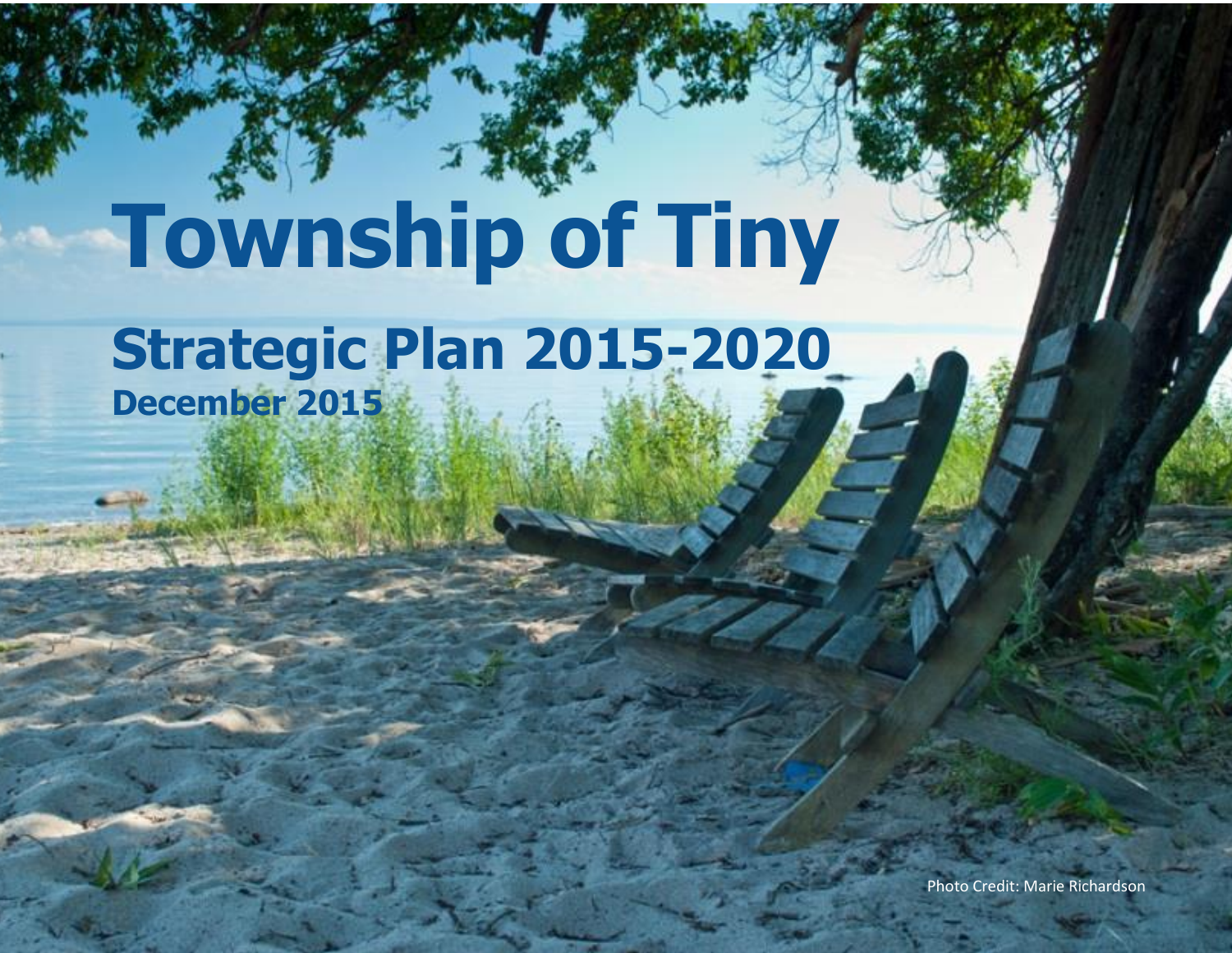# **Township of Tiny**



Bella McMillan

"The full measure of a culture embraces both the actions of a people and the quality of their aspirations, the nature of the metaphors that propel their lives. And no description of a people can be complete without reference to the character of their homeland, the ecological and geographical matrix in which they have determined to live out their destiny. Just as a landscape defines character, culture

springs from a spirit of place."

[Wade Davis,](https://www.goodreads.com/author/show/4652058.Wade_Davis) Canadian Anthropologist/Author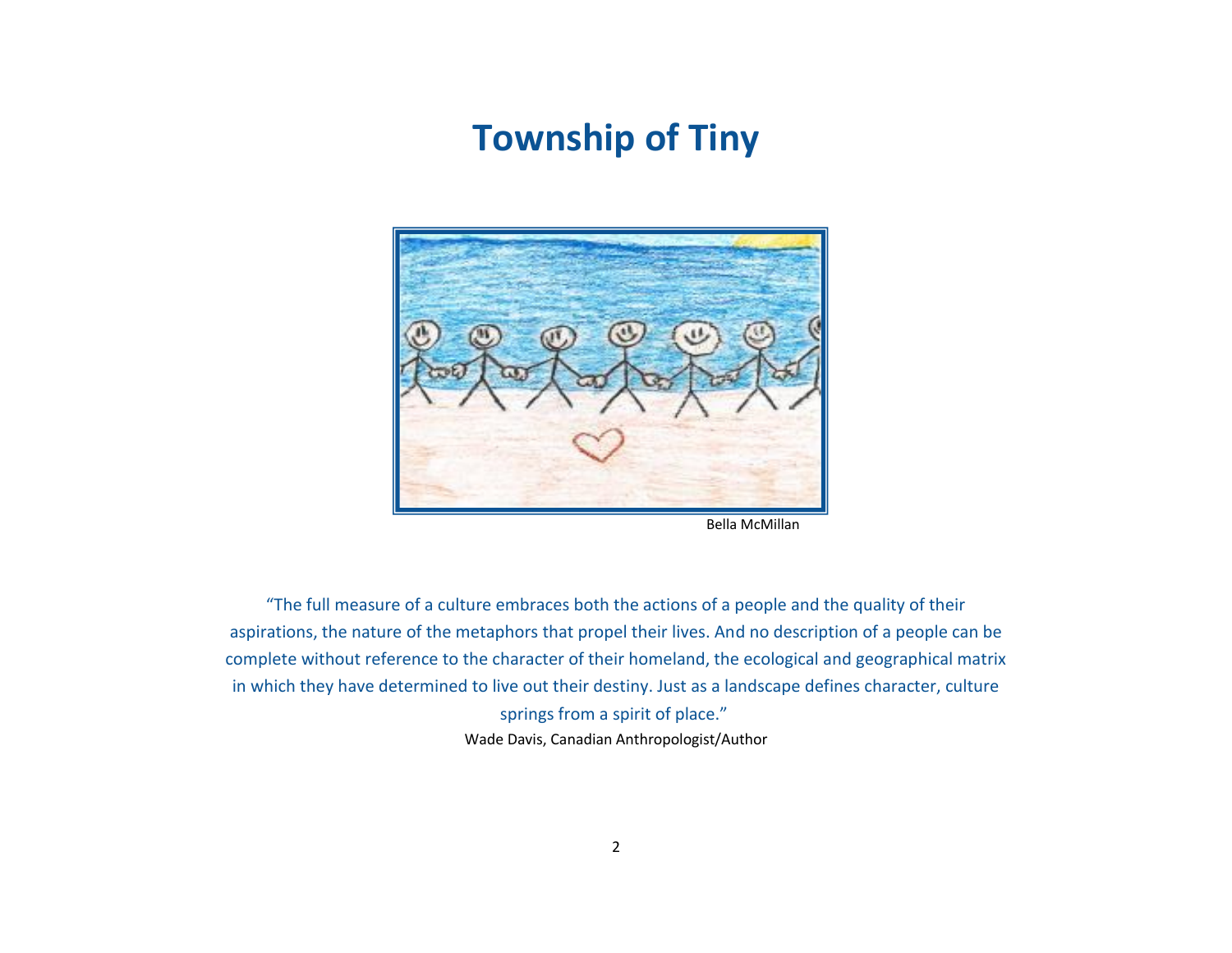# Contents

| $\small \textsf{Implementation} \, \textcolor{red}{\textbf{.\textbf{1}}}\, \textcolor{red}{\textbf{.}} \textcolor{red}{\textbf{.}} \textcolor{red}{\textbf{.}} \textcolor{red}{\textbf{.}} \textcolor{red}{\textbf{.}} \textcolor{red}{\textbf{.}} \textcolor{red}{\textbf{.}} \textcolor{red}{\textbf{.}} \textcolor{red}{\textbf{.}} \textcolor{red}{\textbf{.}} \textcolor{red}{\textbf{.}} \textcolor{red}{\textbf{.}} \textcolor{red}{\textbf{.}} \textcolor{red}{\textbf{.}} \textcolor{red}{\textbf{.}} \textcolor{red}{\textbf{.}}$ |
|---------------------------------------------------------------------------------------------------------------------------------------------------------------------------------------------------------------------------------------------------------------------------------------------------------------------------------------------------------------------------------------------------------------------------------------------------------------------------------------------------------------------------------------------|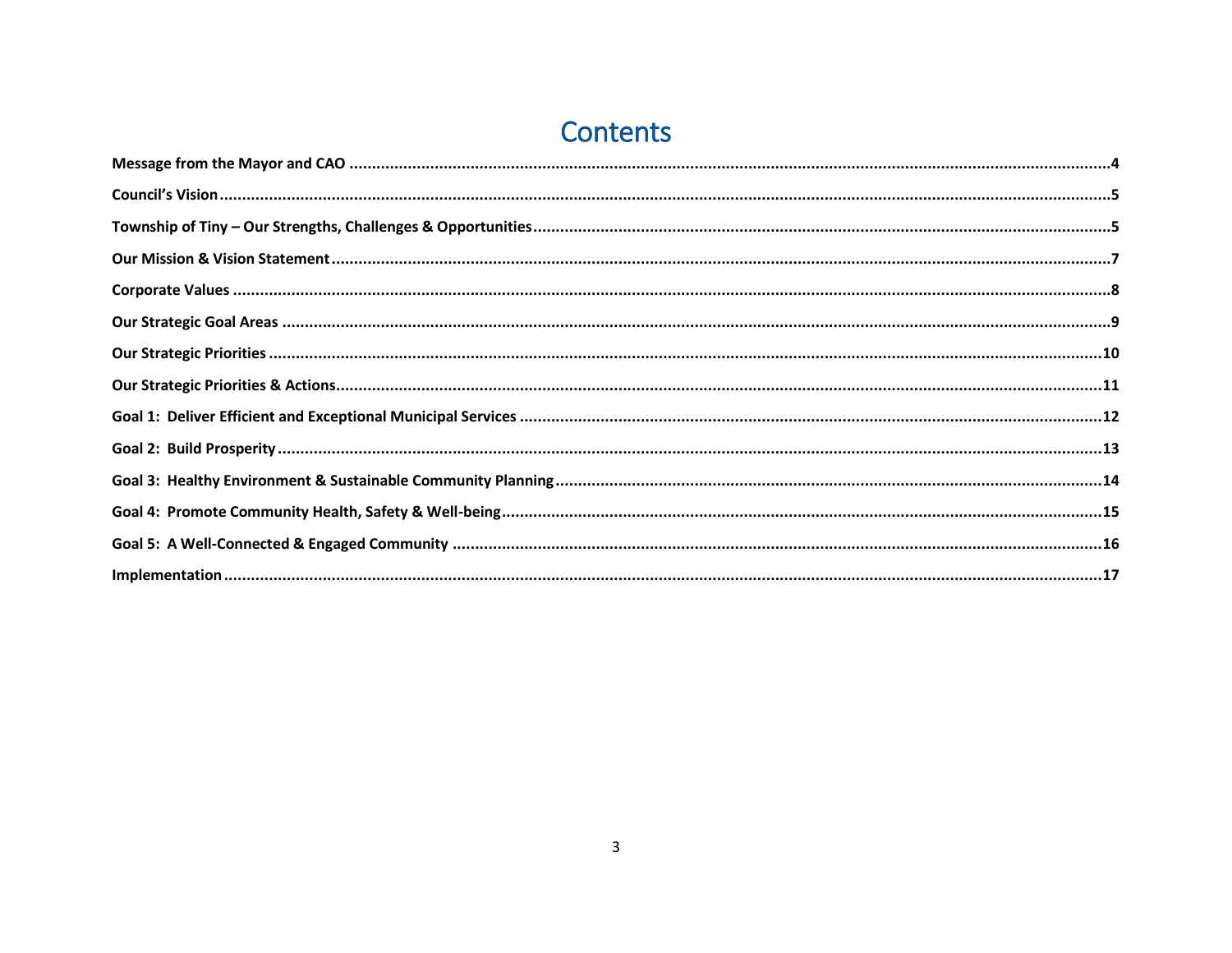## <span id="page-3-0"></span>Message from the Mayor and CAO

On behalf of the Council and staff of the Township of Tiny, we are pleased to present our new Strategic Plan. This document represents our compass to the future. As a roadmap for strategic change, this new Strategic Plan reflects Council's collective commitment to action. At the same time, this document will guide the actions of staff and the allocation of both human and fiscal resources to ensure that our objectives, individually as community leaders and as Township staff will be aligned in keeping with the priorities contained herein. This Strategic Plan will guide the actions of Council over the balance of this term of Council. It will however, also offer a platform for future Councils to act on the priorities identified by our community.

The development of this document has been led by Township Council but at every stage in its development, it has been informed by our community members – the taxpayers we serve and our community partners. We have a great deal to be proud of and despite the different roles we play – as elected community leaders, as community partners, as taxpayers and community member and as staff – we share a common objective: to value what we have and to make it better.

As Wade Davis so eloquently stated, 'culture springs from a spirit of place.' We will work together to advance the strategic initiatives contained in this document and in so doing, we will enhance the spirit of our community and create an even better place to call home.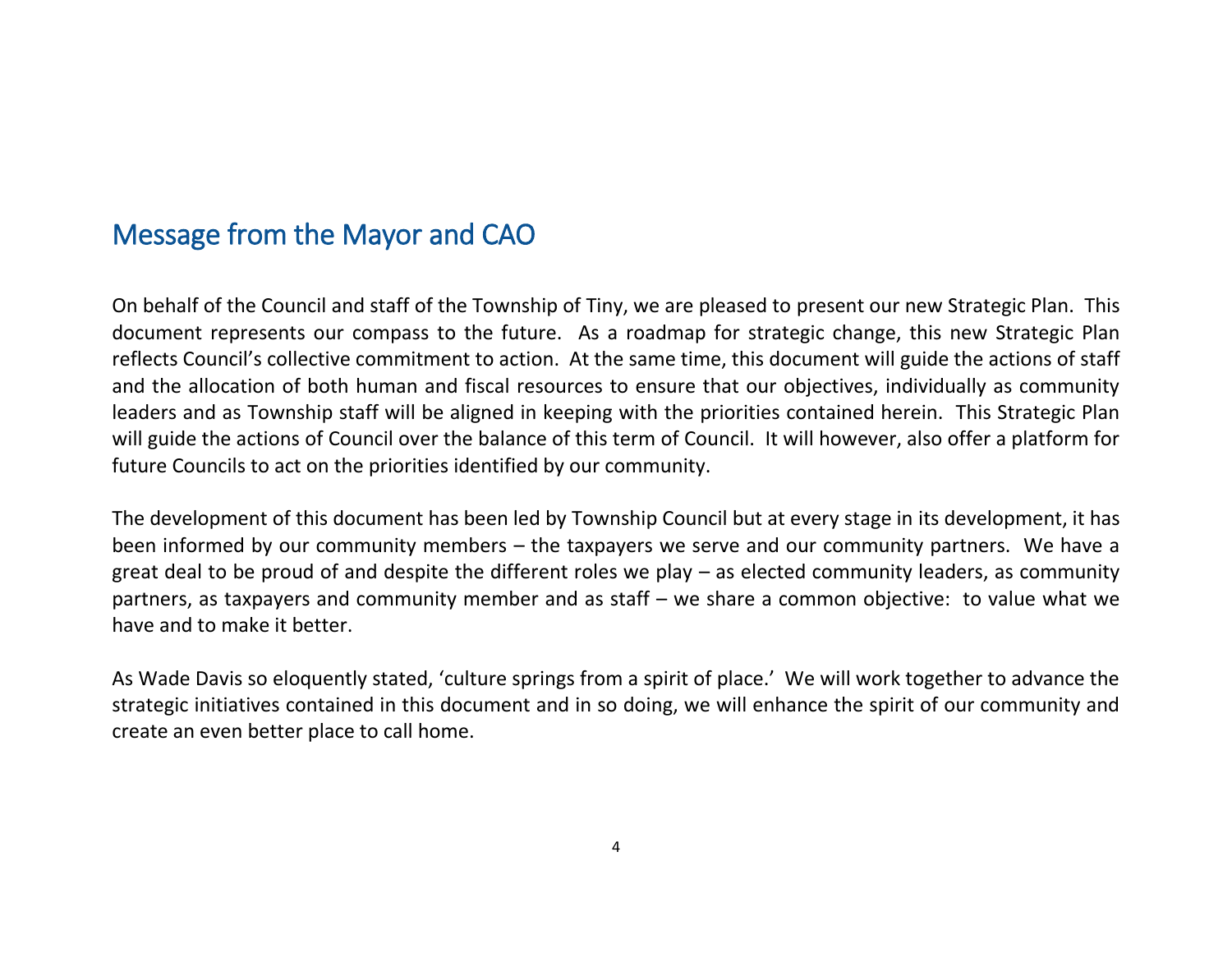# <span id="page-4-0"></span>Council's Vision

### **What is Council's vision?**

- $\checkmark$  A moderately growing, progressive and innovative community.
- $\checkmark$  An open, transparent and accountable Council.
- $\checkmark$  An effective, efficient and valuable Municipal administration.

### **How will the Township of Tiny realize this vision?**

- Improving current municipal services and exceeding customer service standards for residents, ratepayers and investors.
- Building a sustainable legacy for our municipality.
- Providing municipal staff with clear direction and support.

# <span id="page-4-1"></span>Township of Tiny – Our Strengths, Challenges & Opportunities

The Township of Tiny has many strengths, not the least of which is our proximity to Georgian Bay, our cultural diversity, our rural community charm, our strong connection to the natural environment and the strength of our agricultural and tourism sectors. We have committed staff who are dedicated to making a difference and we have a Council that is united in its desire to do what is right for the Township by building the foundation for a great future.

At the same time, we face a number of challenges. We need to find ways to ensure that our communities – the Township as a whole – remains viable and sustainable for the long term. We need to continue to invest in and manage our municipal assets and fund service improvements so that the level of service we offer is exemplary. We need to strengthen and enhance our economic development efforts in all areas working with our neighbouring municipal partners. We need to enhance our engagement activities to promote open and inclusive decision making and engage more with our clients and community members. We need to build and strengthen our partnerships and identify new investors. We need to protect our environment and continue to improve our quality of life. Finally, we need to continue to support services for our seniors and identify opportunities for our youth.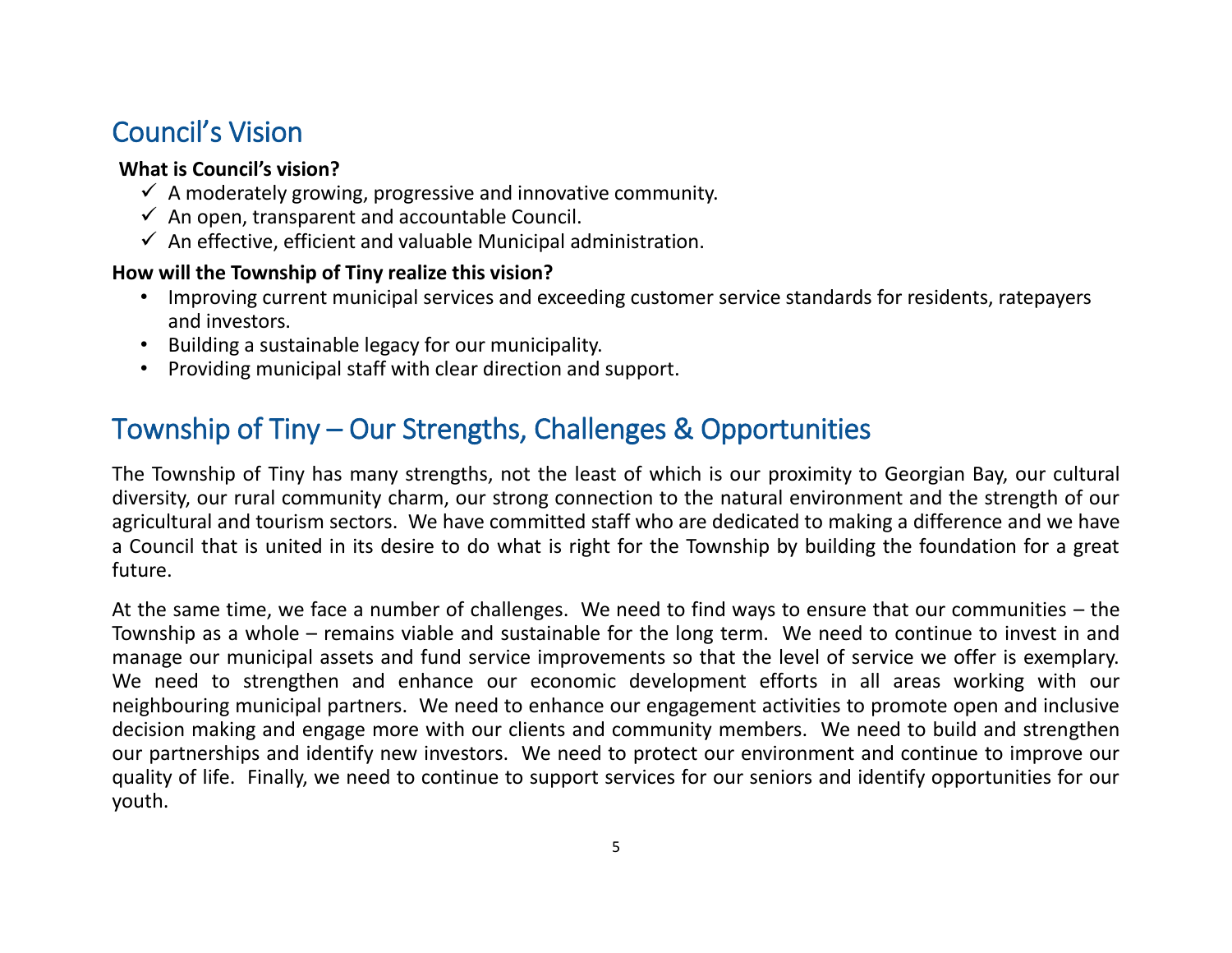### **STRENGTHS**

Close knit community of diverse communities Pristine natural environment with recreational opportunities Proximity to large service centres Rich agricultural heritage Rural & agricultural lifestyle; charm and character Quality of Life Focus on customer service Skilled municipal staff

### **CHALLENGES**

Limited local employment opportunities Lack of transportation services Lack of retail and personal services Lack of support programs for seniors and youth Aging infrastructure (Town Hall, Roads, Equipment) Aligning staff resources with public expectations Access to technology across the Township Departments require direction for the future

### **Strengths, Challenges, Opportunities & Pressures**

### **OPPORTUNITIES**

Create a more connected community with stronger partnerships Improve community accessibility through technology and transit Offer a higher level of municipal services and programs Outdoor recreation (multi-use trails, active lifestyles, beach facilities) Improve beach access (parking) Too much beach access (parking) Protect the environment and water quality in particular Affordable and attainable housing Economic development; agriculture, tourism and culture/arts to attract investment Examine Municipal ownership (land and road allowance) Organizational Capacity (Human Resources Management Strategy)

### **PRESSURES**

Youth Retention Aging Population Water Quality issues Improve beach access (parking) Too much beach access (parking) Environmental Legacy issues (septage) Climate change & Environmental Uncertainty Special Interest Groups and Associations Access to technology Finance (Providing expanded services) Tax Rates – Too High or too low?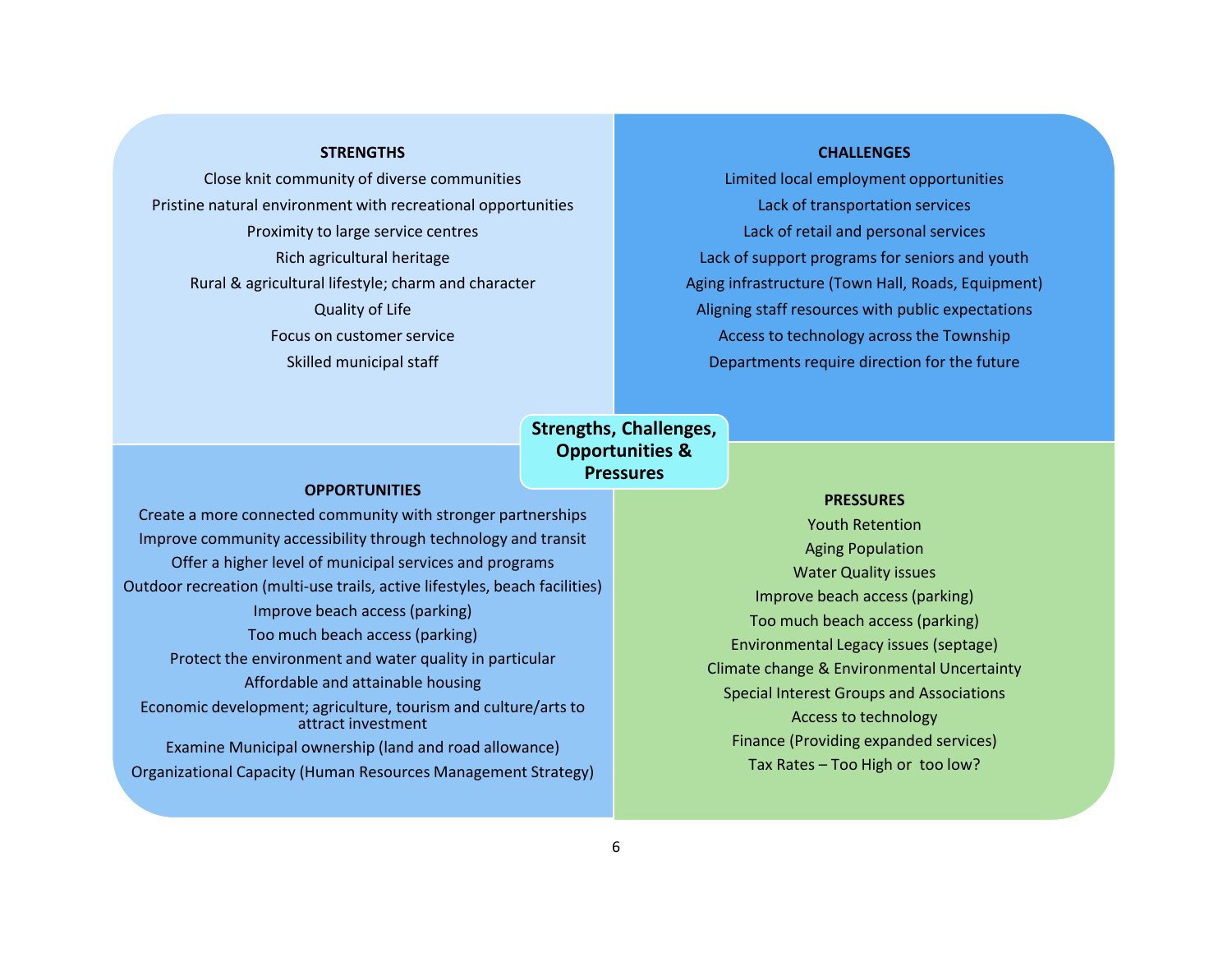

### Our Mission & Vision Statement

<span id="page-6-0"></span>**Vision Statement: An environmentally focused diverse family of communities providing an economically sustainable and healthy lifestyle.**

**Mission Statement: A committed team providing extraordinary municipal services.** 



Isabelle Garneau, Art Contest Winner, Grade 1-3 Category

Grace Lee Caston, Art Contest Winner, JK/SK Category





Neil Fex, Art Contest Winner, Bella McMillan, Art Contest Winner, Elizabeth Pratt, Art Contest Winner 4-6 Category Grade 7-8 Category Grade 9-12 Category

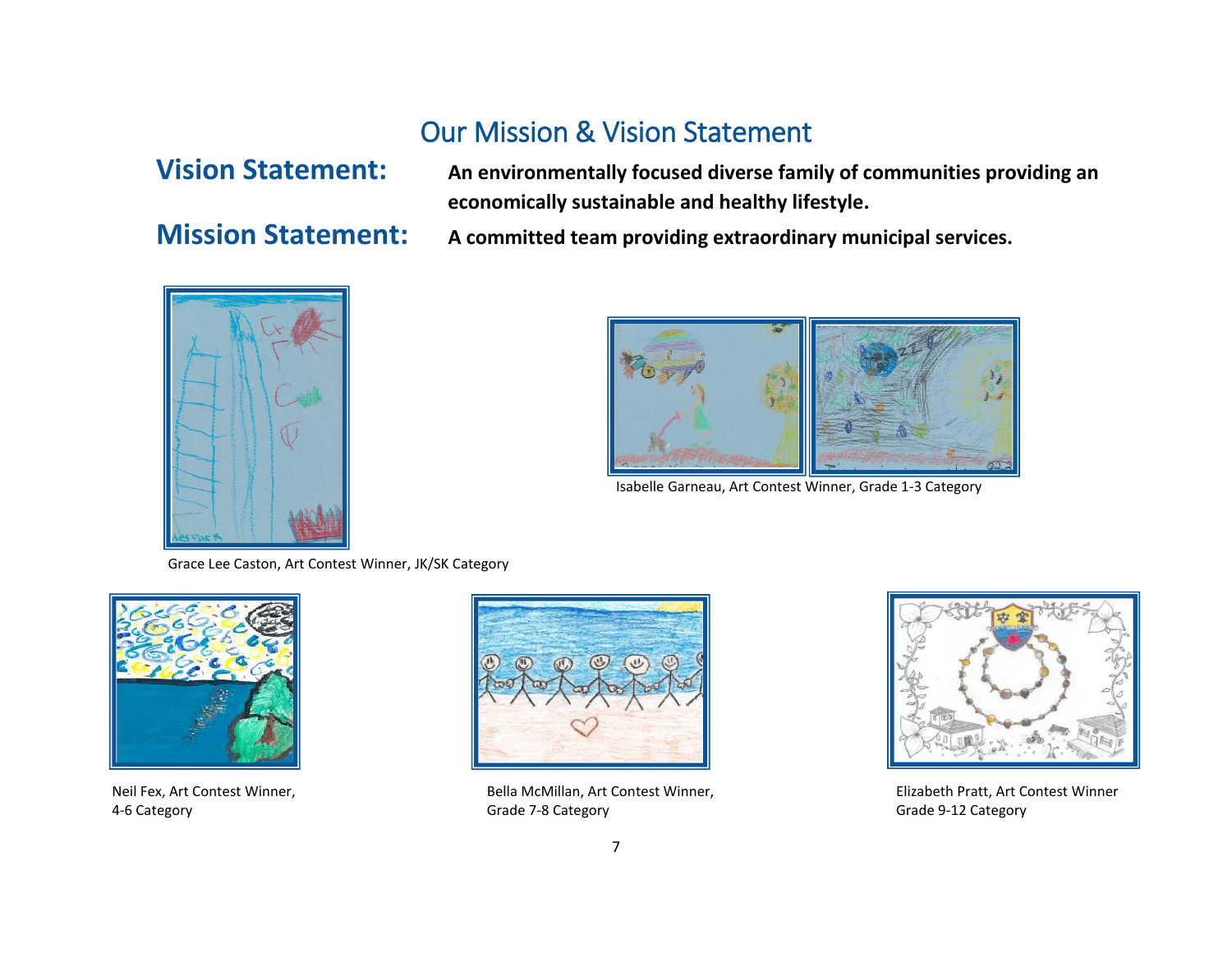### Corporate Values

<span id="page-7-0"></span>Operational Performance Excellence. We are committed to providing services that are affordable to our ratepayers while protecting future generations from the burden of debts and deficits. We are committed to delivering efficient and extraordinary municipal services including the ability to manage and mitigate both manmade and natural emergencies.

**Building Strong & Vibrant Communities.** We are committed to supporting our diverse communities and to making decisions that are in the best interests of all Township residents. As our Township grows, we will work hard to provide a safe and accessible community with recreational opportunities for all.

Growing Our Local Economy. We are committed to healthy economic growth and to supporting our strong local economy.

Respect for our Rural Environment. We will ensure that growth across the Township is sustainable and in keeping with existing rural character and charm. We will address legacy issues that threaten our environmental health.

Responsible and Responsive Government. We are committed to finding collaborative and creative solutions. We will operate in an open, honest and transparent manner to offer equitable services to all of our clients. We will work hard to engage our community members and strengthen our partnerships with others.

**Technology.** We are committed to improving technology for our clients through collaboration with our municipal partners and exploring opportunities for expanded service.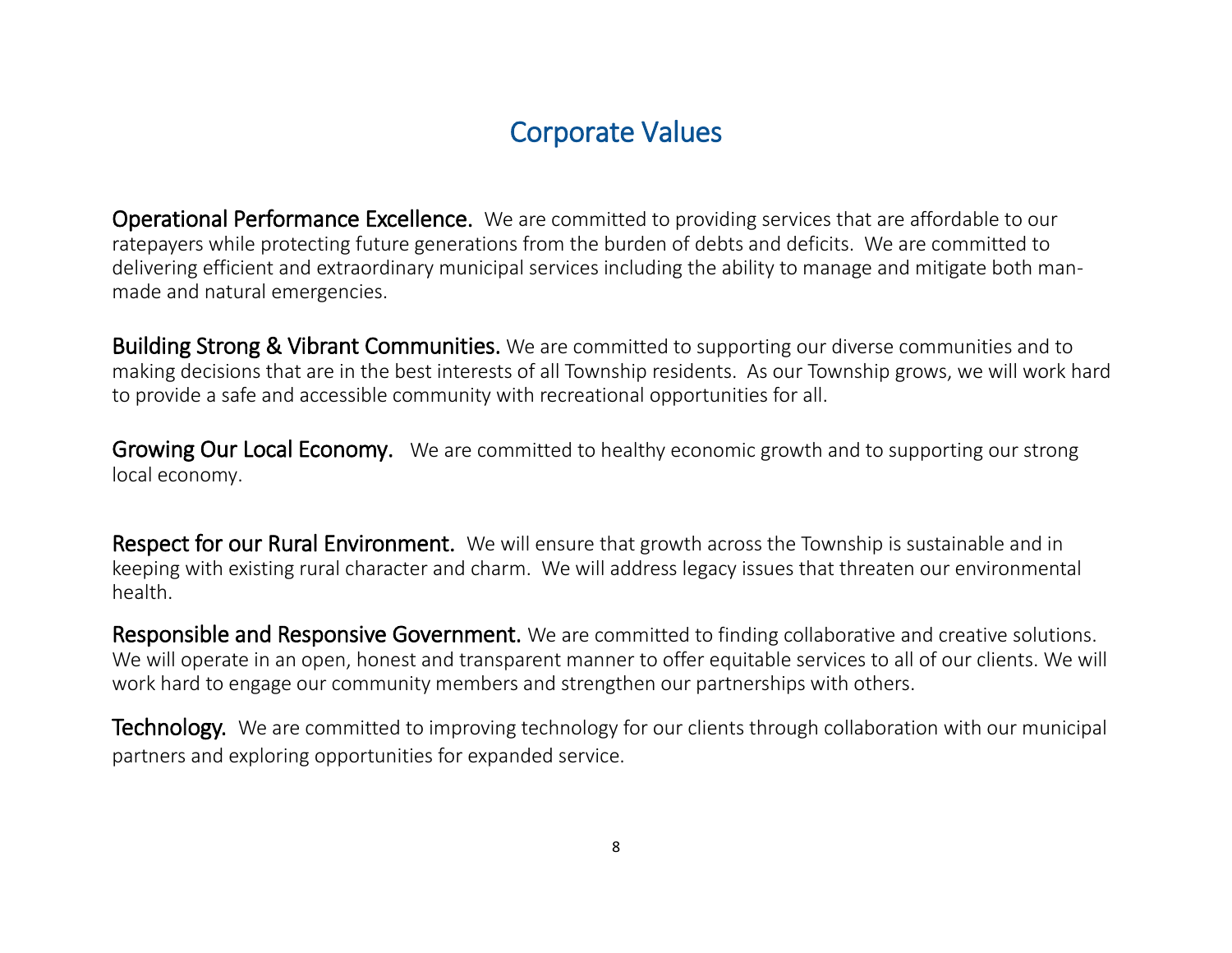### Our Strategic Goal Areas

<span id="page-8-0"></span>Building on the importance of creating a sustainable, 'Quality of Life' community, we will focus over the next three years and beyond on achieving the following strategic goals:

- Deliver Efficient & Exceptional Municipal Services: Manage our municipal assets to offer better (more efficient, more effective) services to our clients. Demonstrate good governance and value for the tax dollar.
- Build Prosperity through economic growth and development. Attracting new business and expanding existing businesses.
- Healthy Environment & Sustainable Community Planning. As the Township grows we will protect our environment which is the foundation for healthy communities and a healthy population.
- Support Community Health, Safety & Well-Being. Promote wellness and active lifestyles. Improve access to healthcare services and improve connectivity across the Township. Build well-planned Communities that are healthy, diverse and safe.
- Community Engagement. Promote a better connected and more engaged community. Keep our citizens engaged by promoting open, inclusive decision making and governance.

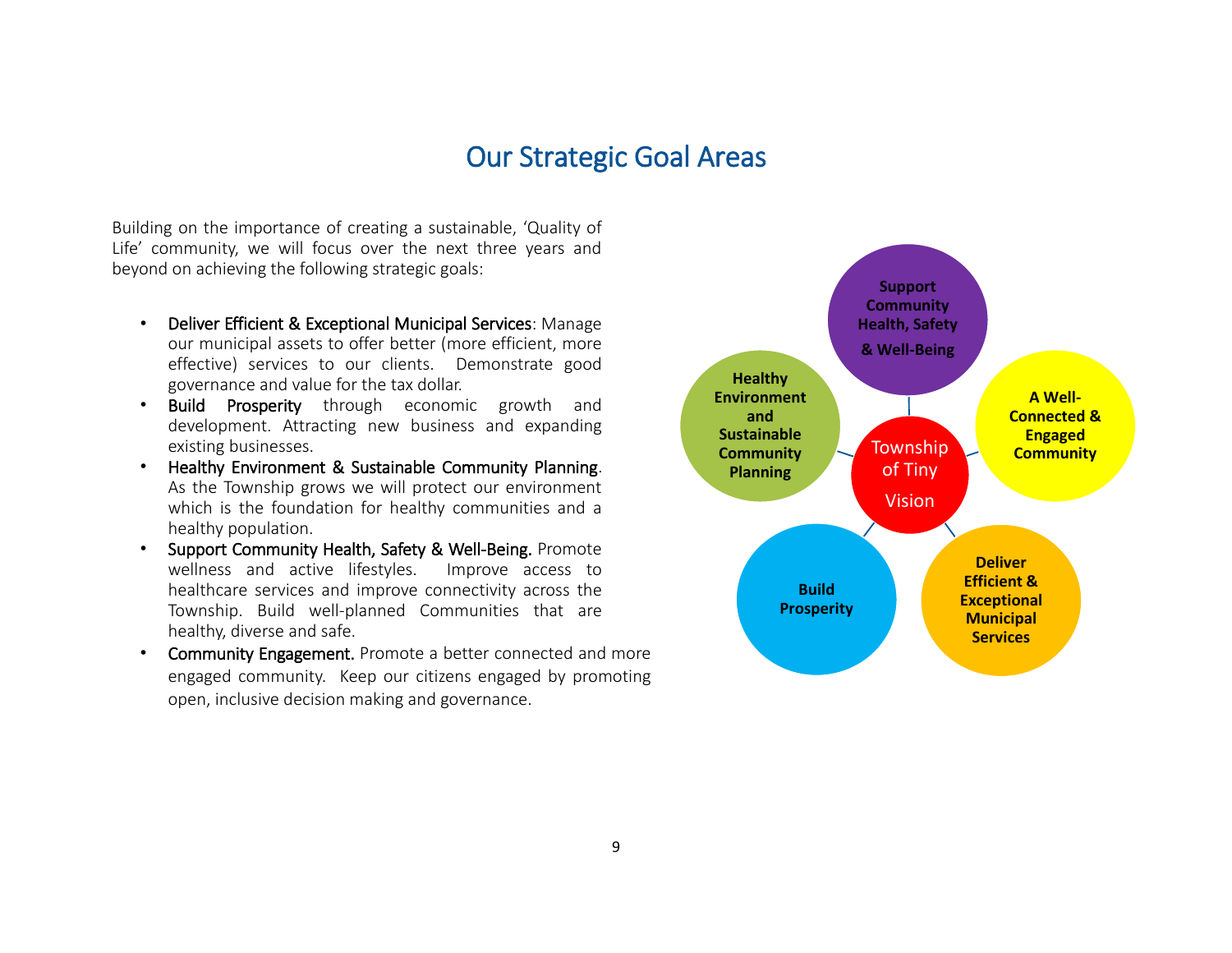### Our Strategic Priorities

<span id="page-9-0"></span>The goals, objectives and implementation priorities as set out herein, are the result of community, staff and Council collaboration and professional judgement based on best practices. The following pages provide a menu of tasks to be accomplished by Council and staff. While we recognize that these new initiatives will require the allocation of fiscal and human resources, we have focused our efforts on identifying a mix of priorities that we believe will further the growth of the community.

| <b>Deliver Efficient &amp;</b><br><b>Exceptional Municipal</b><br><b>Services</b> | <b>Build Prosperity</b>     | <b>Healthy Environment &amp;</b><br><b>Sustainable Community</b><br><b>Planning</b> | <b>Support Community</b><br><b>Health, Safety &amp; Well</b><br><b>Being</b> | <b>A Well-Connected &amp;</b><br><b>Engaged Community</b> |
|-----------------------------------------------------------------------------------|-----------------------------|-------------------------------------------------------------------------------------|------------------------------------------------------------------------------|-----------------------------------------------------------|
| Improve efficiency and                                                            | Grow the economy            | A healthier environment                                                             | Support community/                                                           | A more engaged community                                  |
| effectiveness                                                                     |                             |                                                                                     | population health and                                                        |                                                           |
| Open, accountable and                                                             | Strengthen local businesses | A resilient environment                                                             | wellness                                                                     | A more cohesive community                                 |
| responsible government                                                            | Advocate for advancements   | Improve the quality of                                                              | Develop recreational                                                         | An open communication                                     |
|                                                                                   | in technology               | municipal infrastructure and                                                        | opportunities across the                                                     | system                                                    |
| <b>Build organizational</b>                                                       |                             | invest in municipal facilities                                                      | Township                                                                     |                                                           |
| resilience                                                                        |                             | Commit to sustainable                                                               | Enhance community services                                                   |                                                           |
|                                                                                   |                             | community planning                                                                  | for community members                                                        |                                                           |
|                                                                                   |                             | throughout the Township                                                             | (seniors, youth)                                                             |                                                           |
|                                                                                   |                             |                                                                                     | Strengthen cultural and<br>heritage assets                                   |                                                           |
|                                                                                   |                             |                                                                                     | Deliver effective and efficient                                              |                                                           |
|                                                                                   |                             |                                                                                     | safety and security services                                                 |                                                           |
|                                                                                   |                             |                                                                                     | (Police, Fire and EMS) and                                                   |                                                           |
|                                                                                   |                             |                                                                                     | appropriate public education                                                 |                                                           |
|                                                                                   |                             |                                                                                     | programming.                                                                 |                                                           |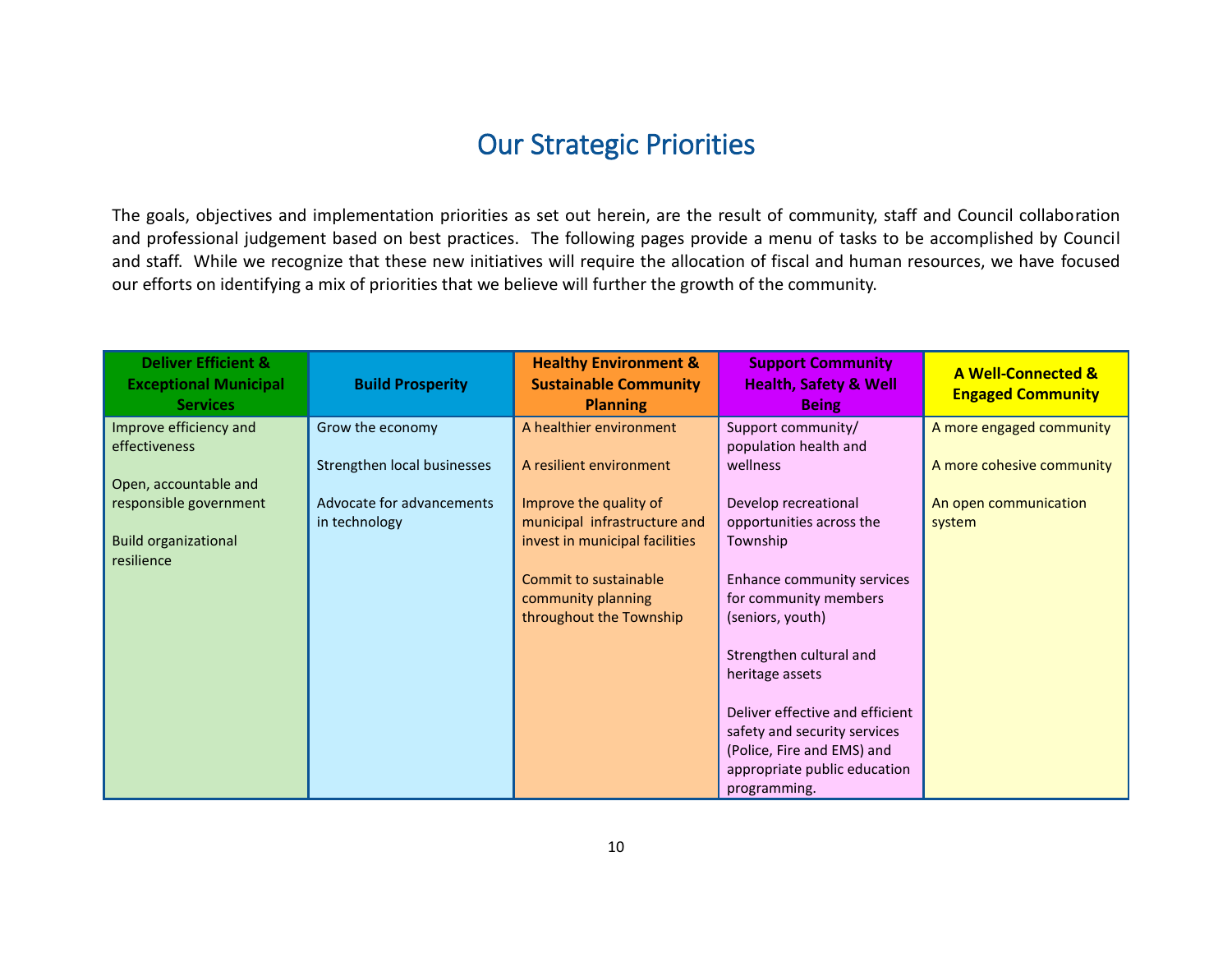# Our Strategic Priorities & Actions

<span id="page-10-0"></span>Our Strategic Plan is a collective roadmap intended to provide guidance for our community to flourish. The hallmark of a good community are the people that make the Township special. A good Community Strategic Plan understands the importance of building a collective community vision and working together to realize a better, healthier and more sustainable future.

Our purpose in developing a Community Strategic Plan is to establish where our community as a whole, wants to be in the future and what actions we will take to get there. It has been developed to articulate our shared priorities so that we can make decisions today that will allow us to shape a prosperous future.

The strategic priorities that are included in this Plan reflect initiatives that are over and above the flow of important, ongoing work that is carried out by the Township in each of its departments. These priorities are reflective of the actions that staff, Council and community members believe must be a collective focus. These are the key actions that will allow the Township of Tiny to continue to transform and evolve. We will align our resources – human and fiscal – to address these key areas and, in so doing, we will address existing but also emerging challenges. We will use this document to champion change and to move our community forward collectively. Moreover, we will view this as a living document and we will review and report annually on our accomplishments to ensure that progress is realized.

The following "Recommended Actions" represent a comprehensive five year action plan as approved by Council. These "Recommended Actions" will be reviewed during the Township's annual budget process and strategic plan review over the next five years. For specific information and progress on each "Recommended Action", please refer to the Township of Tiny Budget Report and Project Update Reports.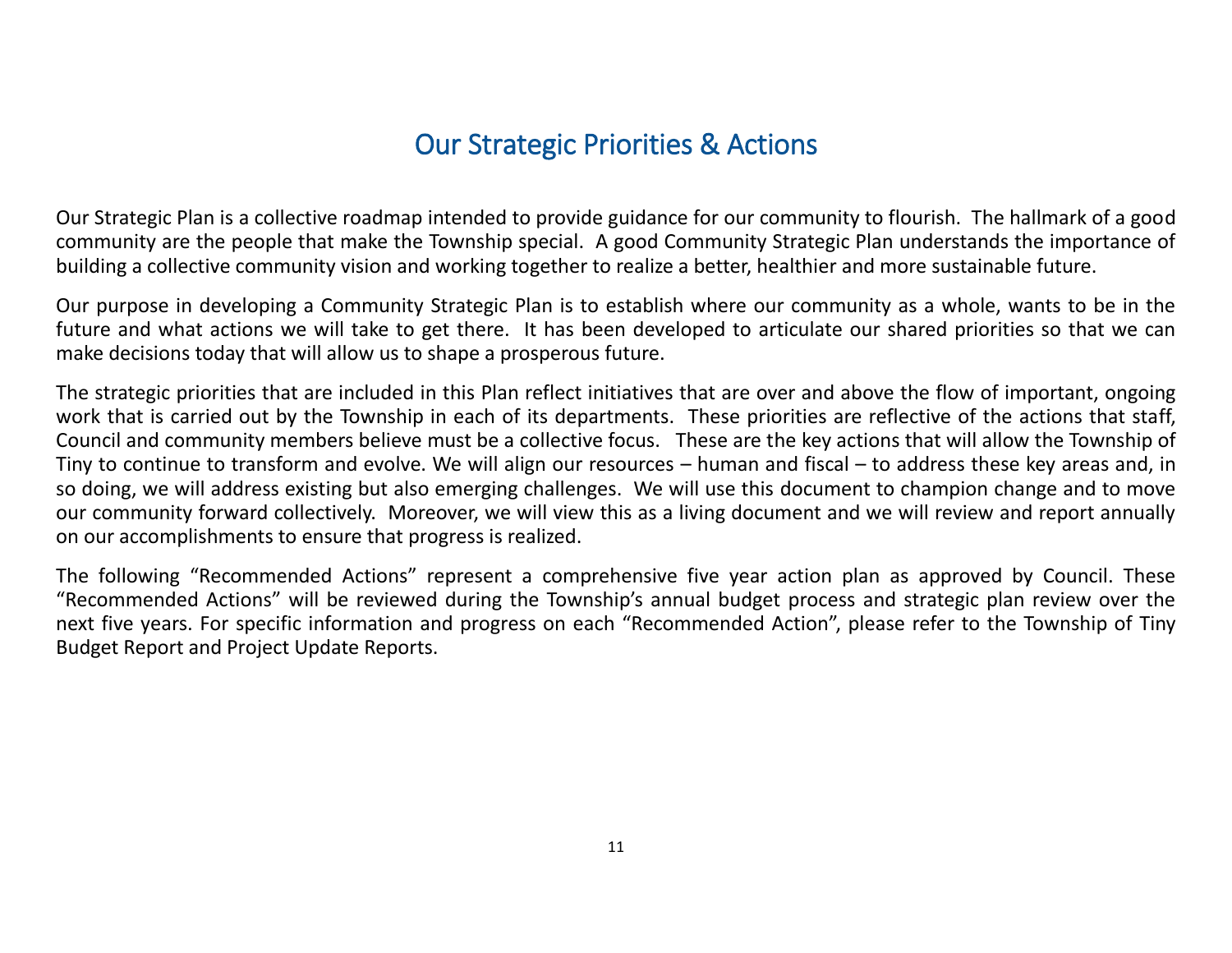### Goal 1: Deliver Efficient and Exceptional Municipal Services

<span id="page-11-0"></span>

| <b>Objectives</b>                                       | <b>Summary of Recommended Actions</b>                                                                                                                                                                              | <b>Ongoing</b> | <b>Short</b><br><b>Term</b><br>$(1-2)$<br>years) | <b>Medium</b><br><b>Term</b><br>$(3-5)$<br>years) | Long<br><b>Term</b><br>$(5+$<br>years) |
|---------------------------------------------------------|--------------------------------------------------------------------------------------------------------------------------------------------------------------------------------------------------------------------|----------------|--------------------------------------------------|---------------------------------------------------|----------------------------------------|
| <b>Improve Efficiency &amp;</b><br><b>Effectiveness</b> | Complete an Organizational Review & Core Service Review of the Township with an emphasis on Public Works to<br>identify opportunities for service level efficiencies and effectiveness (shared services)           |                | $\sqrt{ }$                                       |                                                   |                                        |
|                                                         | Explore opportunities to improve internal communications between Staff and Departments                                                                                                                             | $\sqrt{ }$     | $\sqrt{ }$                                       |                                                   |                                        |
|                                                         | Update the financial operating systems currently in place at the Township                                                                                                                                          |                | $\sqrt{ }$                                       |                                                   |                                        |
|                                                         | Undertake a review of the Township Procedural By-law                                                                                                                                                               | $\sqrt{ }$     | $\sqrt{ }$                                       |                                                   |                                        |
|                                                         | Work collaboratively with adjacent municipalities and upper levels of government to identify opportunities to share<br>services and improve operational efficiency and effectiveness and seamless service delivery | $\sqrt{ }$     | $\sqrt{ }$                                       |                                                   |                                        |
|                                                         | Explore opportunities to generate additional funding (i.e. grants) as opportunities arise                                                                                                                          | $\sqrt{ }$     |                                                  |                                                   |                                        |
|                                                         | Make decision to renovate existing or construct a new Township Office to meet current health and safety standards,<br>improve accessibility and customer service                                                   |                | $\sqrt{ }$                                       |                                                   |                                        |
|                                                         | Implement renovation/construction of Township Office                                                                                                                                                               |                |                                                  | $\sqrt{ }$                                        |                                        |
| Open, Accountable &<br><b>Responsible Government</b>    | Continue to host Town Hall meetings on a regular basis                                                                                                                                                             | $\sqrt{ }$     |                                                  |                                                   |                                        |
|                                                         | Explore opportunities to increase community engagement on local issues by creating Community Roundtables<br>and/or Advisory Panels on specific issues                                                              |                | $\sqrt{ }$                                       |                                                   |                                        |
| <b>Build Organizational</b><br><b>Resilience</b>        | Complete a comprehensive Human Resources Management Plan focusing on staff recruitment and retention, staff<br>training and development                                                                            | $\sqrt{ }$     |                                                  |                                                   |                                        |
|                                                         | Complete a comprehensive Human Resources Management Plan focusing on succession planning                                                                                                                           |                | $\sqrt{ }$                                       |                                                   |                                        |
|                                                         | Complete a Staff Training Needs Assessment to identify gaps in staffing needs.                                                                                                                                     | $\sqrt{ }$     |                                                  |                                                   |                                        |
|                                                         | Develop and implement a Corporate Training Strategy including Team Building                                                                                                                                        | $\sqrt{ }$     |                                                  |                                                   |                                        |
|                                                         | <b>Review Performance Management System</b>                                                                                                                                                                        |                |                                                  | $\sqrt{ }$                                        |                                        |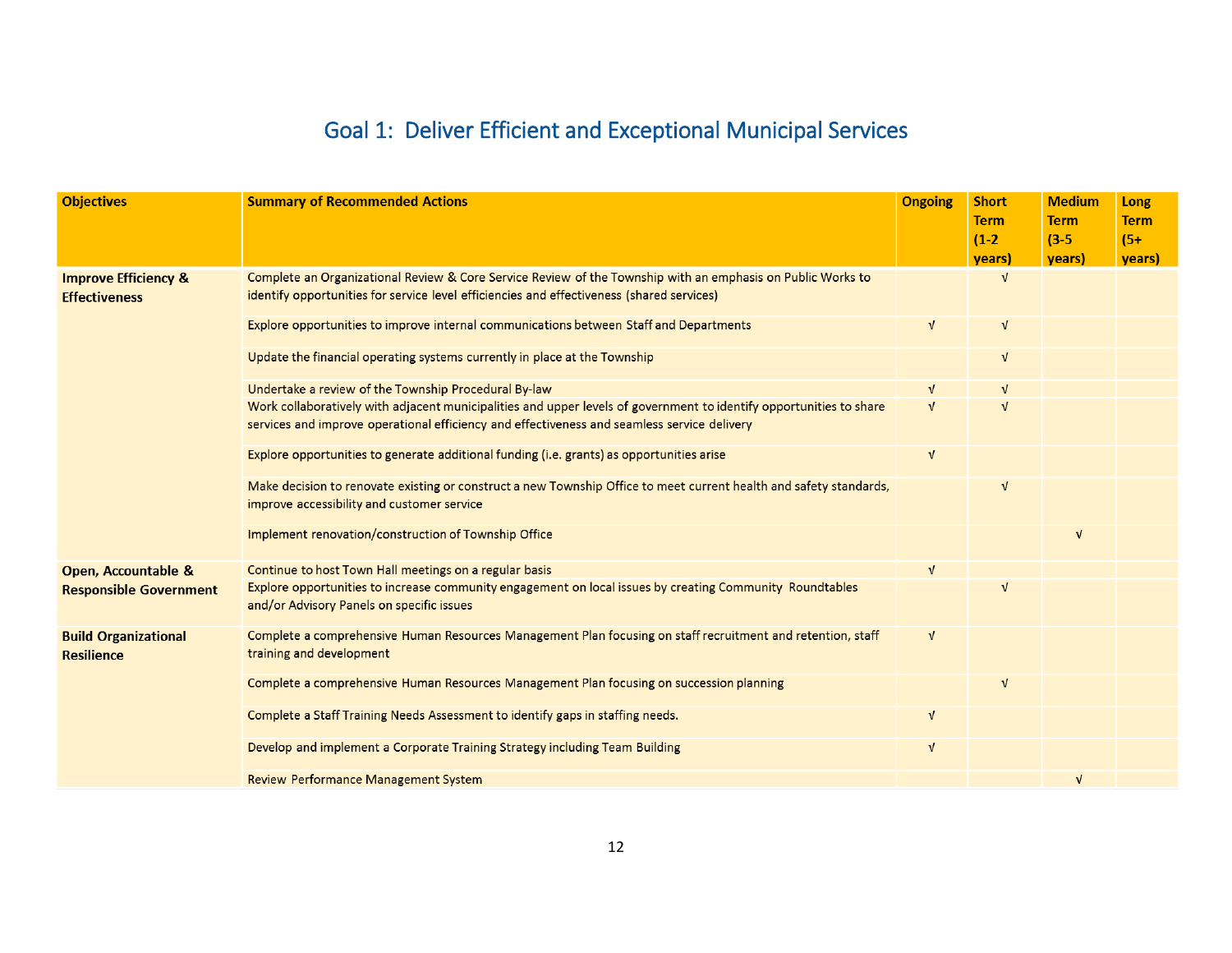### Goal 2: Build Prosperity

<span id="page-12-0"></span>

| <b>Objectives</b>                                        | <b>Summary of Recommended Actions</b>                                                                                                                                                                                                                                                                                                                               | <b>Ongoing</b> | <b>Short</b><br><b>Term</b><br>$(1-2)$<br>years) | <b>Medium</b><br><b>Term</b><br>$(3-5)$<br>years) | Long<br><b>Term</b><br>$(5 +$<br>years) |
|----------------------------------------------------------|---------------------------------------------------------------------------------------------------------------------------------------------------------------------------------------------------------------------------------------------------------------------------------------------------------------------------------------------------------------------|----------------|--------------------------------------------------|---------------------------------------------------|-----------------------------------------|
| <b>Grow the Economy</b>                                  | Be "Business Ready." Ensure OP & ZBL support growth and development in the right places. Identify<br>opportunities for policy and regulations to support the emerging economy.                                                                                                                                                                                      | $\sqrt{ }$     | $\sqrt{ }$                                       |                                                   |                                         |
|                                                          | Support the efforts of EDCNS and our current economic development initiatives                                                                                                                                                                                                                                                                                       | $\sqrt{ }$     |                                                  |                                                   |                                         |
|                                                          | Focus commercial and industrial development to existing designated lands                                                                                                                                                                                                                                                                                            | V              |                                                  |                                                   |                                         |
|                                                          | Recognize and support the retention and expansion of existing local businesses                                                                                                                                                                                                                                                                                      | V              |                                                  |                                                   |                                         |
|                                                          | Work with EDCNS to Identify opportunities to strengthen and support local businesses.                                                                                                                                                                                                                                                                               | V              |                                                  |                                                   |                                         |
|                                                          | Work with EDCNS to Identify new opportunities for economic growth that enables the existing community<br>character to be retained (e.g. culinary tourism, agri-business, sustainable agriculture, artisanal food<br>products, growth of market based crops, organic farming, value-added agriculture, ecotourism,<br>recreational tourism, adventure tourism, etc.) | $\sqrt{ }$     |                                                  |                                                   |                                         |
|                                                          | Work with partners to establish a local Food Hub to promote local product processing                                                                                                                                                                                                                                                                                |                | $\sqrt{ }$                                       |                                                   |                                         |
|                                                          | Work with partners to explore opportunities to create value-added agriculture (e.g. create a distribution<br>hub and supply local stores).                                                                                                                                                                                                                          |                | $\sqrt{ }$                                       |                                                   |                                         |
|                                                          | Work with agricultural partners to develop a Tiny Farm Brand and capitalize on the local food movement,<br>culinary tourism and sustainable agriculture and agri-business                                                                                                                                                                                           |                |                                                  | V                                                 |                                         |
|                                                          | Work as a key partner with others to develop an Agricultural Food Strategy for Central Ontario (County of<br>Simcoe, Georgian College)                                                                                                                                                                                                                              |                |                                                  | $\sqrt{ }$                                        |                                         |
| <b>Advocate for Advancements to</b><br><b>Technology</b> | Improve broadband, high speed access and cellular service to support the growth of home-based business<br>and e-commerce and to improve Township operational efficiency and effectiveness (i.e. SWIFT Project)                                                                                                                                                      | V              | $\sqrt{ }$                                       |                                                   |                                         |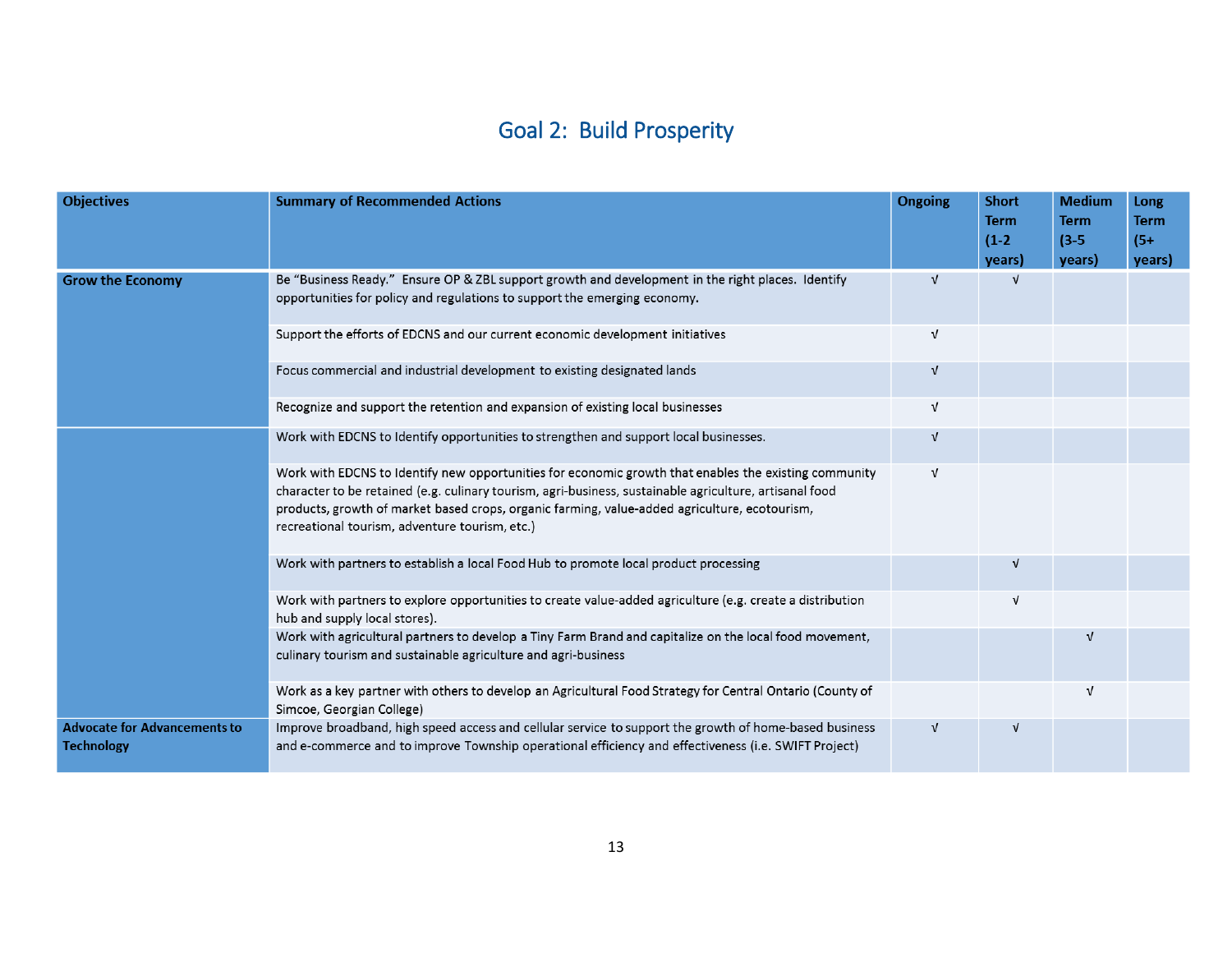### Goal 3: Healthy Environment & Sustainable Community Planning

<span id="page-13-0"></span>

| Objectives                                                                                               | <b>Summary of Recommended Actions</b>                                                                                                                                | Ongoing    | <b>Short Term</b><br>$(1-2 \text{ years})$ | <b>Medium</b><br>Term<br>$(3-5 \text{ years})$ | Long<br>Term<br>$(5+)$<br>years) |
|----------------------------------------------------------------------------------------------------------|----------------------------------------------------------------------------------------------------------------------------------------------------------------------|------------|--------------------------------------------|------------------------------------------------|----------------------------------|
| A healthier environment                                                                                  | Work with key partners to find an alternative to untreated septage spreading                                                                                         | $\sqrt{ }$ | V                                          |                                                |                                  |
|                                                                                                          | Address the issue of public beach access by implementing a comprehensive Beach Enjoyment<br>Strategy for Tiny (Project BEST)                                         | $\sqrt{ }$ | $\sqrt{ }$                                 |                                                |                                  |
|                                                                                                          | Protect existing water quality by continuing to implement Source Water Protection                                                                                    | $\sqrt{ }$ | $\sqrt{ }$                                 |                                                |                                  |
|                                                                                                          | Explore opportunities to advance the Township's Environment First philosophy (shoreline protection,<br>sand dune and cobble beach preservation; tree cutting by-law) | $\sqrt{ }$ |                                            |                                                |                                  |
| A resilient environment                                                                                  | Develop Official Plan policies that promote balanced growth and environmental sustainability                                                                         |            | $\sqrt{ }$                                 |                                                |                                  |
|                                                                                                          | Continue to support research into conditions that cause invasive species (Lake Huron Centre for<br>Coastal Conservation)                                             | $\sqrt{ }$ |                                            |                                                |                                  |
| Improve the quality of municipal<br>infrastructure & improve the use of existing<br>municipal facilities | Continue to invest in and manage municipal assets through ongoing implementation of the Township<br>Municipal Asset Management Strategy (roads, bridges, parks)      | $\sqrt{ }$ |                                            |                                                |                                  |
|                                                                                                          | Identify opportunities to enhance facilities at existing municipal parks with an emphasis on<br>beachfront parks and public spaces                                   | $\sqrt{ }$ | $\sqrt{ }$                                 |                                                |                                  |
|                                                                                                          | Develop a strategy to promote increased use of existing community facilities and Community Centres                                                                   |            | $\sqrt{ }$                                 |                                                |                                  |
| Commit to sustainable community<br>planning throughout the Township                                      | Partner with the County of Simcoe to support the development of an Affordable Housing Strategy                                                                       |            |                                            |                                                |                                  |
|                                                                                                          | Master Plan implementation (Lafontaine, Balm Beach, Wyevale and Wyebridge)                                                                                           | $\sqrt{ }$ | $\sqrt{ }$                                 | $\sqrt{ }$                                     | $\sqrt{ }$                       |
|                                                                                                          | Review the existing permitting and planning process with a view to streamlining and simplifying the<br>approval process                                              |            | $\sqrt{ }$                                 |                                                |                                  |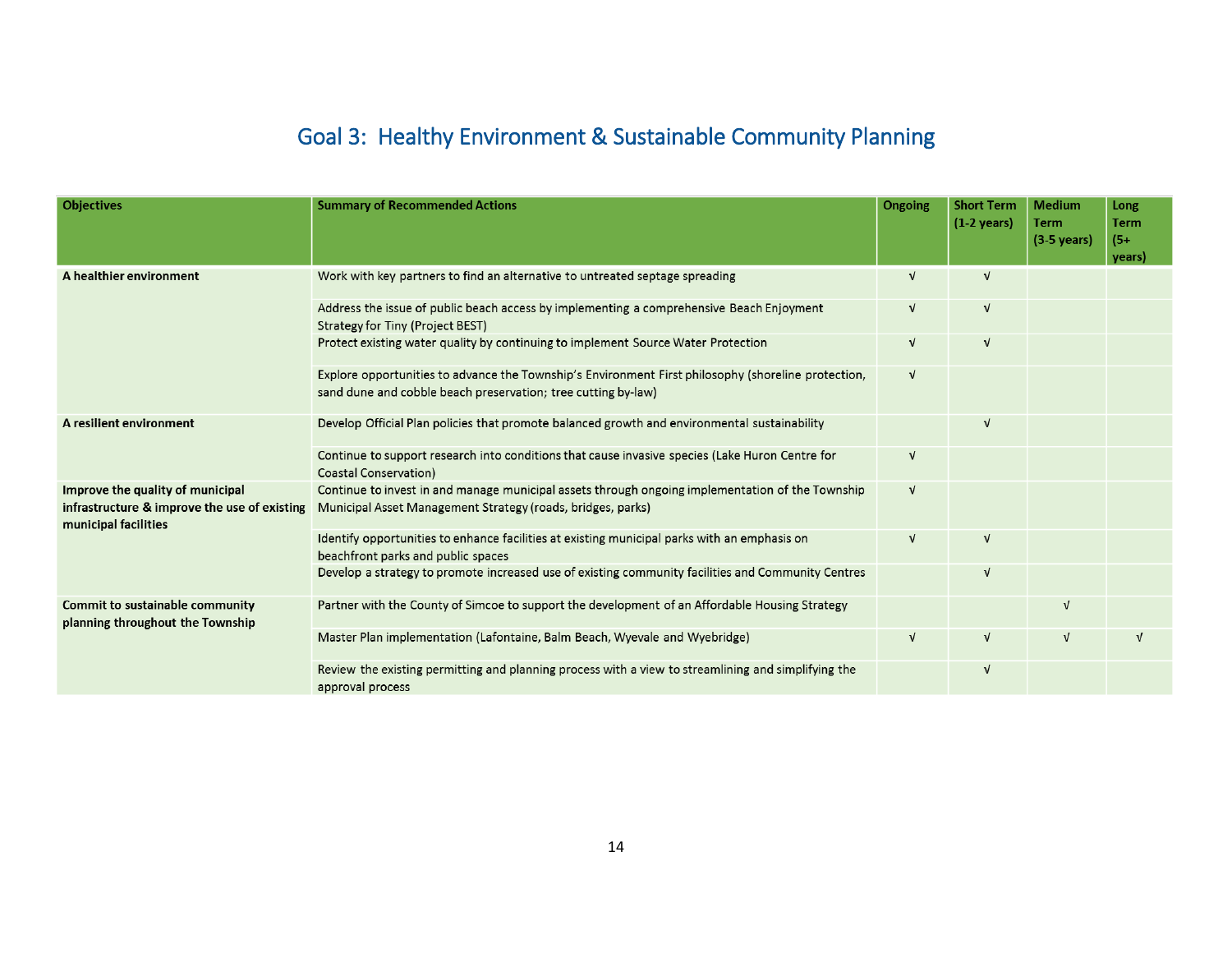### Goal 4: Promote Community Health, Safety & Well-being

<span id="page-14-0"></span>

| <b>Objectives</b>                                                           | <b>Summary of Recommended Actions</b>                                                                                                                                            | Ongoing    | <b>Short</b><br><b>Term</b><br>$(1-2)$<br>years) | <b>Medium</b><br><b>Term</b><br>$(3-5)$<br>years) | <b>Long</b><br><b>Term</b><br>$(5+$<br>years) |
|-----------------------------------------------------------------------------|----------------------------------------------------------------------------------------------------------------------------------------------------------------------------------|------------|--------------------------------------------------|---------------------------------------------------|-----------------------------------------------|
| Support community/ population health<br>and wellness                        | Advocate for better health care for residents by working collaboratively to recruit primary<br>health care community clinics and clinicians to the Area                          | $\sqrt{ }$ |                                                  |                                                   |                                               |
| Develop recreational opportunities                                          | Complete a Parks & Recreation Master Plan                                                                                                                                        |            | $\sqrt{ }$                                       |                                                   |                                               |
| across the Township                                                         | Implement the Trails and Active Transportation Plan to improve walkability and active lifestyles                                                                                 | $\sqrt{ }$ |                                                  |                                                   |                                               |
|                                                                             | Expand cycling routes and multi-use trails (Lake Loop) with signage (Share the Road)                                                                                             | $\sqrt{ }$ | $\sqrt{ }$                                       |                                                   |                                               |
| <b>Enhance community services for</b><br>community members (seniors, youth) | Explore opportunities to enhance senior services by completing a Seniors Strategy through the<br>establishment of a Senior Advisory Committee                                    | $\sqrt{ }$ | $\sqrt{ }$                                       |                                                   |                                               |
|                                                                             | Explore opportunities to improve Youth Programming by establishing a Youth Advisory Council                                                                                      |            |                                                  | $\sqrt{ }$                                        |                                               |
|                                                                             | Work with adjacent municipalities to improve public transportation within the Township and<br>across the County and beyond                                                       |            | $\sqrt{ }$                                       |                                                   |                                               |
| Strengthen cultural and heritage assets                                     | Work with community partners to identify opportunities to showcase and profile the Native,<br>Métis and Francophone cultures that are an important part of our cultural heritage | $\sqrt{ }$ |                                                  |                                                   |                                               |
|                                                                             | Improve wayfinding and signage throughout the Township and beyond by promoting a<br>consistent and high quality standard                                                         | $\sqrt{ }$ | $\sqrt{ }$                                       |                                                   |                                               |
| Enhance the public safety and security<br>of residents and visitors         | Develop a Master Fire Plan to evaluate the current service delivery model and to identify future<br>fire protection requirements based on sound risk management principles       |            | V                                                |                                                   |                                               |
|                                                                             | Continue to develop emergency planning and preparedness programs to enhance community<br>safety and resiliency                                                                   |            | $\sqrt{ }$                                       |                                                   |                                               |
|                                                                             | Assess and validate emergency response core services to meet or exceed reasonable public<br>expectations.                                                                        |            | $\sqrt{ }$                                       |                                                   |                                               |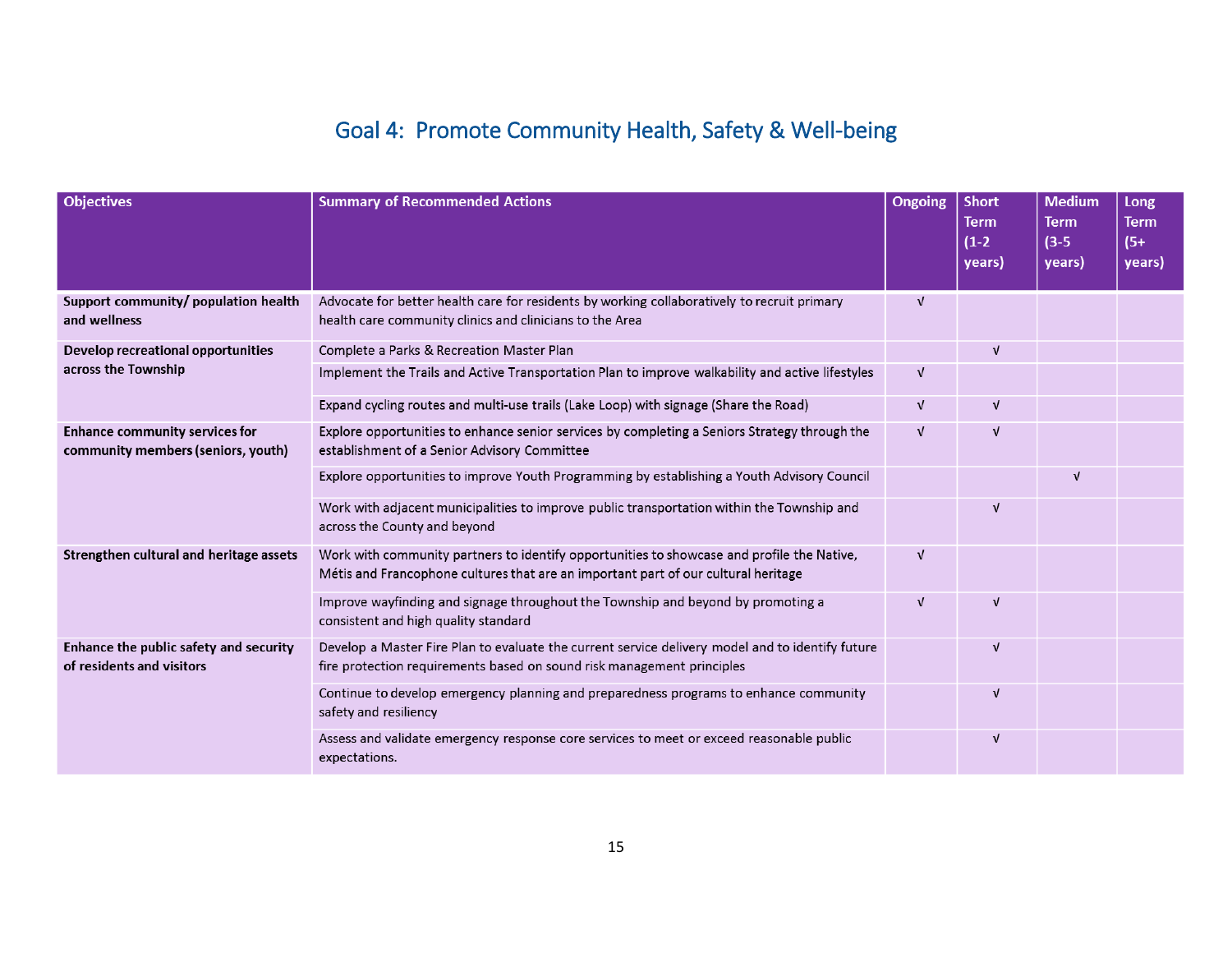### Goal 5: A Well-Connected & Engaged Community

<span id="page-15-0"></span>

| <b>Objectives</b>            | <b>Summary of Recommended Actions</b>                                                                                                                                                      | <b>Ongoing</b> | <b>Short</b><br><b>Term</b><br>$(1-2)$<br>years) | <b>Medium</b><br>Term<br>$(3-5)$<br>years) | Long<br><b>Term</b><br>$(5+)$<br>years) |
|------------------------------|--------------------------------------------------------------------------------------------------------------------------------------------------------------------------------------------|----------------|--------------------------------------------------|--------------------------------------------|-----------------------------------------|
| A more engaged community     | Develop a Community Engagement Strategy to re-engage Volunteers, Youth<br>and to promote broader community engagement                                                                      | $\sqrt{ }$     | $\sqrt{ }$                                       |                                            |                                         |
|                              | Identify opportunities to improve outreach, education and community<br>engagement                                                                                                          | V              |                                                  |                                            |                                         |
|                              | Continue to improve the Township website to allow for timely communications<br>(24/7 access to services) and explore the feasibility of live-streaming Township<br><b>Council meetings</b> | $\sqrt{ }$     | $\sqrt{ }$                                       |                                            |                                         |
| A more cohesive community    | Consider methods of resolving conflicts through mediation and collaborative<br>issue resolution                                                                                            | V              | $\sqrt{ }$                                       |                                            |                                         |
| An open communication system | Develop a Communications Protocol to ensure Township messaging is<br>consistent and that there is an assigned point of contact on key issues.                                              | $\sqrt{ }$     | $\sqrt{ }$                                       |                                            |                                         |
|                              | Develop customer service standards to obtain feedback on municipal services<br>from those we serve.                                                                                        | $\sqrt{ }$     | $\sqrt{ }$                                       |                                            |                                         |